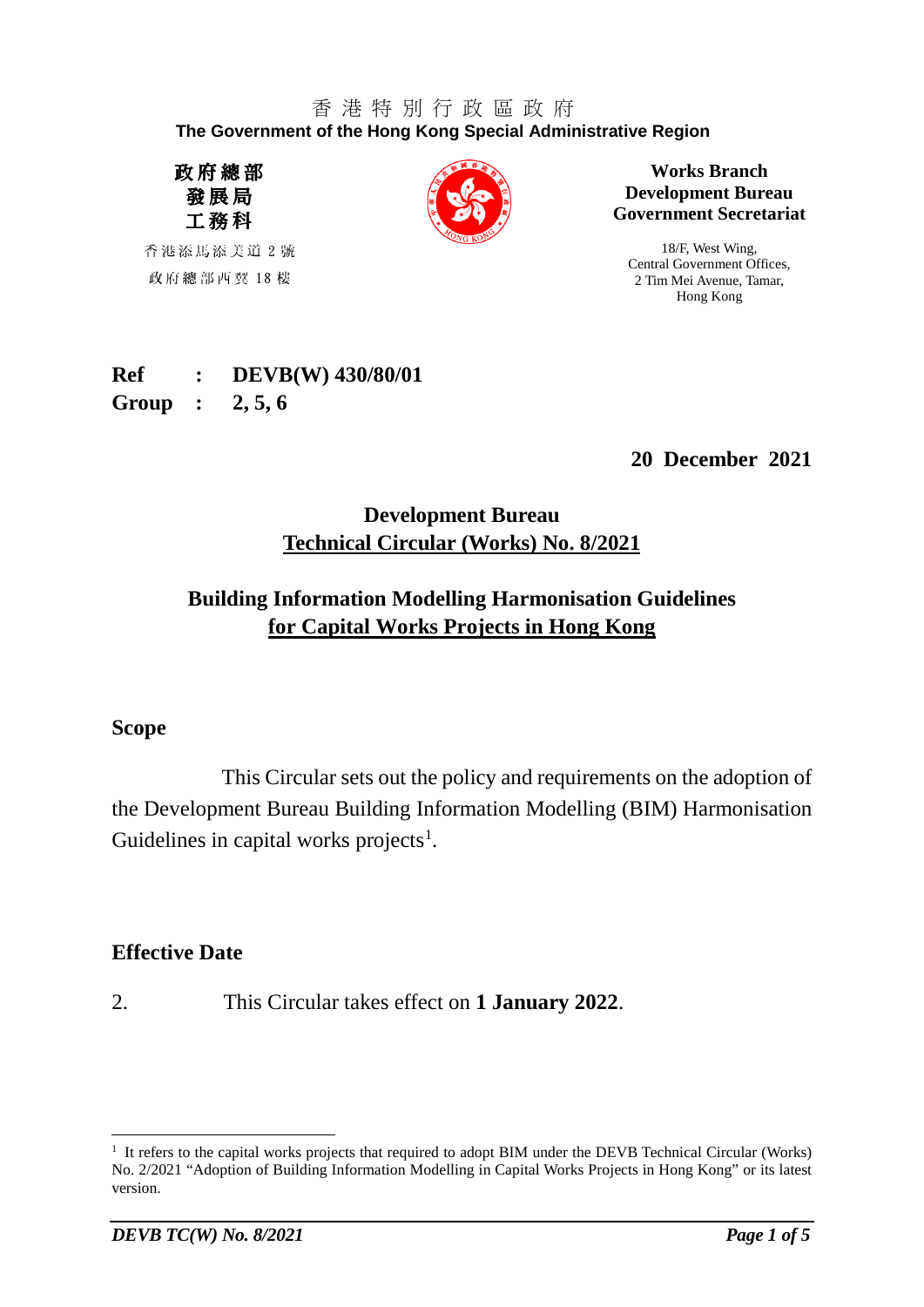# **Effect on Existing Circulars and Circular Memoranda**

3. This Circular should be read in conjunction with DEVB Technical Circular (Works) No. 2/2021 Adoption of Building Information Modelling in Capital Works Projects in Hong Kong or its latest version.

# **Background**

4. The Civil Engineering and Development Department (CEDD) commissioned a consultancy to carry out a BIM horizontal harmonisation study for a New Development Area (the Study) and produced a set of BIM Harmonisation Guidelines. The said guidelines encompass standards governing the technical and information requirements of BIM models produced under the Study to align BIM standards across Works Departments (WDs) and support BIM/GIS integration to facilitate the continuous study and production of the 3D digital maps for Hong Kong of the Lands Department (LandsD). Under the Study, a BIM Data Repository (BIM DR) will be established to store the BIM models so produced for effective and efficient information exchange among WDs and LandsD.

5. Subsequent to the endorsement of the above-mentioned BIM Harmonisation Guidelines of the Study, DEVB took the opportunity to expand and generalise them and formulated this DEVB BIM Harmonisation Guidelines for WDs (the Guidelines) for information exchange amongst WDs and LandsD in capital works projects.

- 6. The objectives of the Guidelines are:
	- a) to enable sharing, dissemination and maintenance of BIM models and BIM attributes across the WDs and LandsD;
	- b) to support sharing of BIM objects with the Construction Industry Council (CIC) for reference by the industry;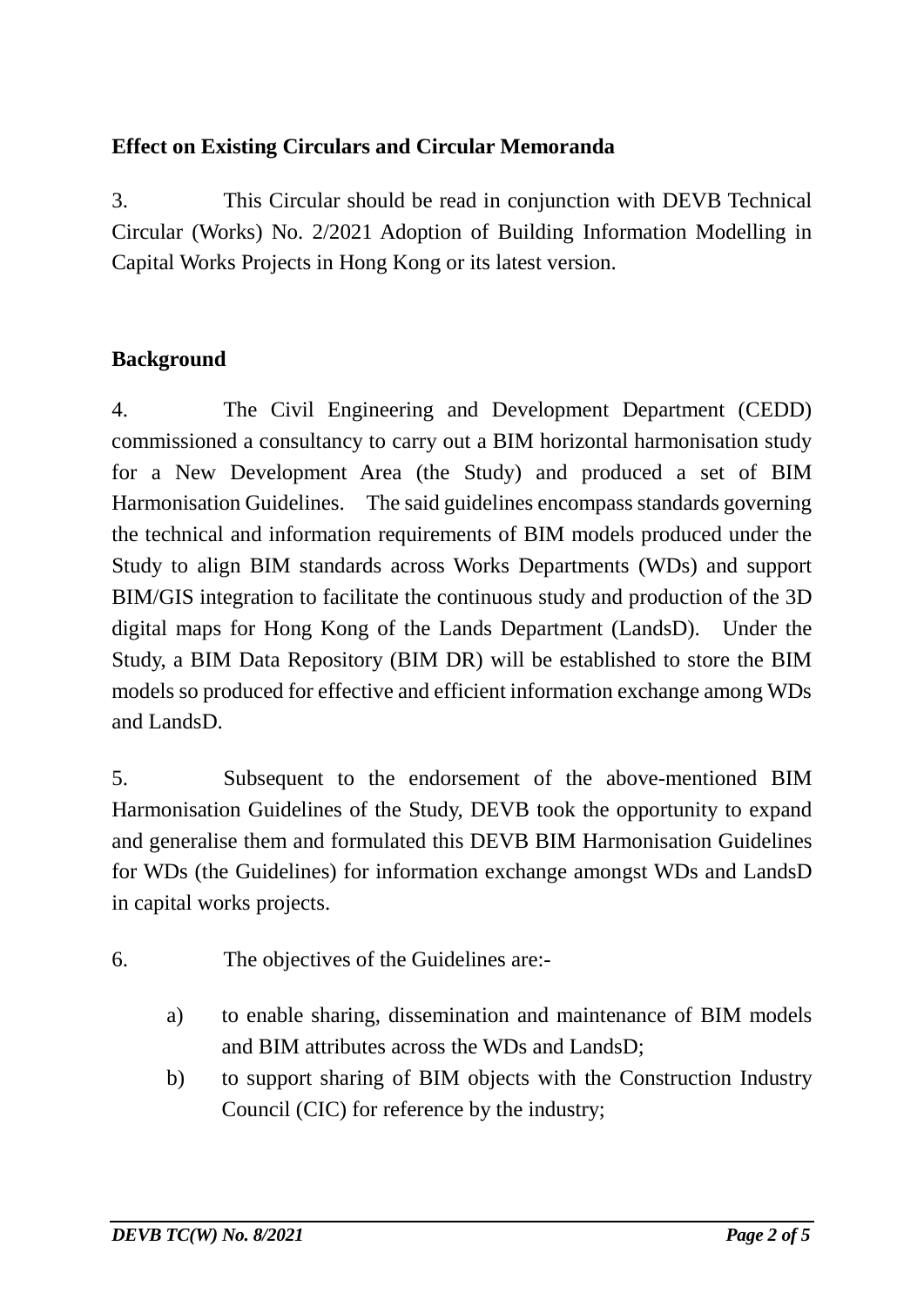- c) to form the standards to support the BIM Data Repository of LandsD, the 3D digital map initiatives, and the forthcoming 3D Land Information System<sup>[2](#page-2-0)</sup>; and
- d) to provide a set of aligned BIM standards across WDs and LandsD with emphasis on consistent modelling approaches.

7. The Guidelines shall be adopted for upcoming BIM adopting capital works projects to ensure consistency when authoring, reviewing and managing BIM files, BIM models and BIM objects.

# **Policy**

8. All technical & fee proposals of consultancy agreements or construction works tenders for capital works projects with BIM adoption to be invited on or after the effective date of the Circular shall adopt the Guidelines.

9. The Guidelines are also applicable to entrusted projects within the Government departments. For projects entrusted to organisations outside the Government (Airport Authority, MTR Corporation Limited, private developers, etc.), sub-vented projects and private projects to be handed over to the Government, the Guidelines should also be followed as far as practicable.

## **Upkeep mechanism of the Guidelines**

10. The Guidelines are living document. The DEVB has set up a Working Group for BIM ("DEVB BIM Working Group"), with Terms of Reference as detailed in **Annex**, to assist the DEVB Steering Committee for BIM in monitoring the implementation of the BIM and related policy and initiatives. The same Working Group will be responsible for the on-going update and upkeep of the Guidelines. Any proposed amendments to the Guidelines shall be

<span id="page-2-0"></span><sup>&</sup>lt;sup>2</sup> The Land Information System maintained by LandsD will integrate 3D digital maps with the existing digital mapping and land boundary information of Hong Kong, providing a common geospatial information reference framework for the Government Departments.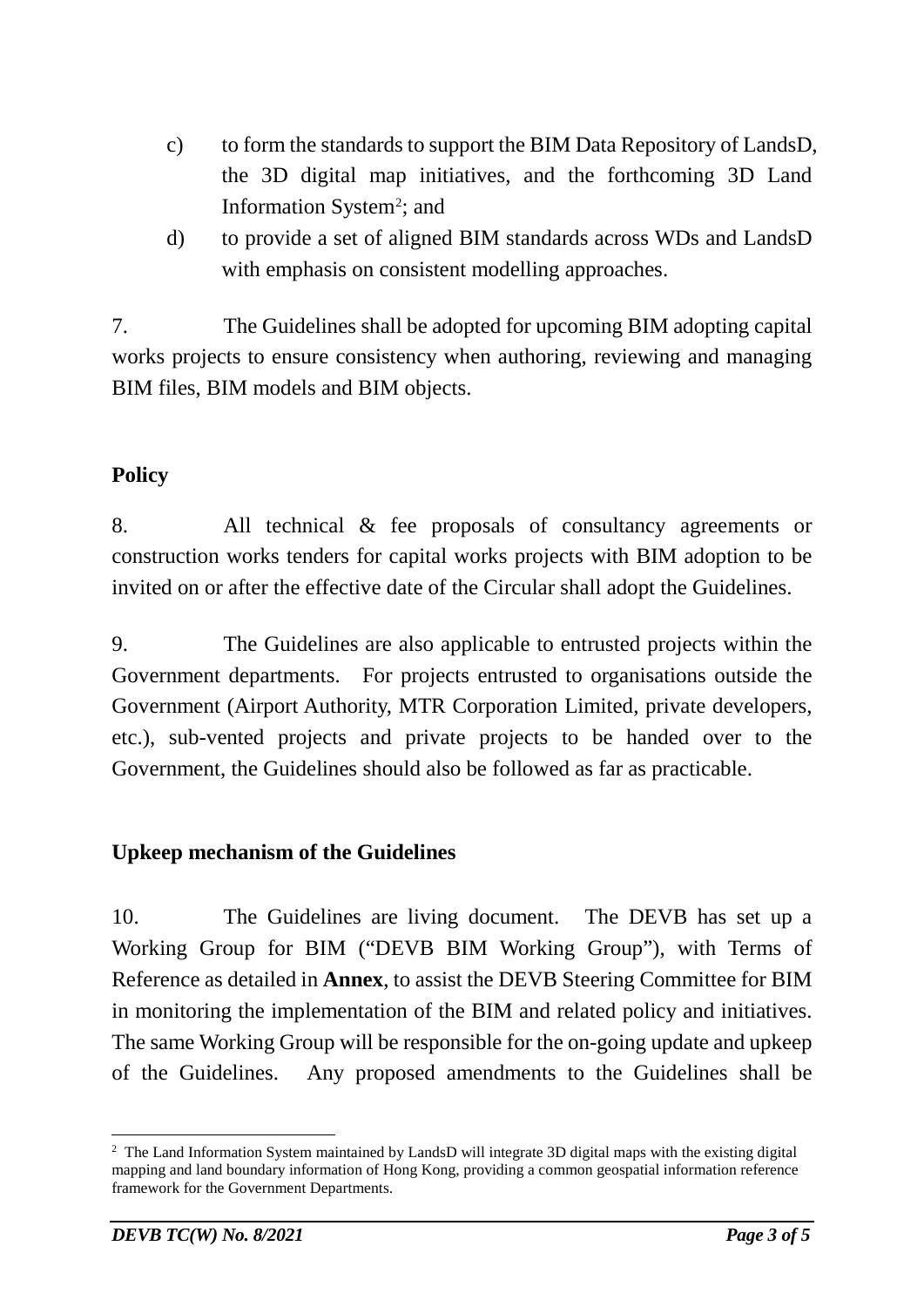addressed to the Secretary of the DEVB BIM Working Group, who will consolidate the proposed amendments for peer review and recommend to the Chairman of the said Working Group for endorsement.

11. The endorsed Guidelines shall be made available in the DEVB website<sup>[3](#page-3-0)</sup>.

# **Enquiries**

12. Enquiries on this Circular should be addressed to Chief Assistant Secretary (Works) 4.

> **( Ricky C K LAU ) Permanent Secretary for Development (Works)**

<span id="page-3-0"></span><sup>&</sup>lt;sup>3</sup> The Guidelines are accessible at the DEVB website  $\gg$  Publications & Press Releases  $\gg$  Publications